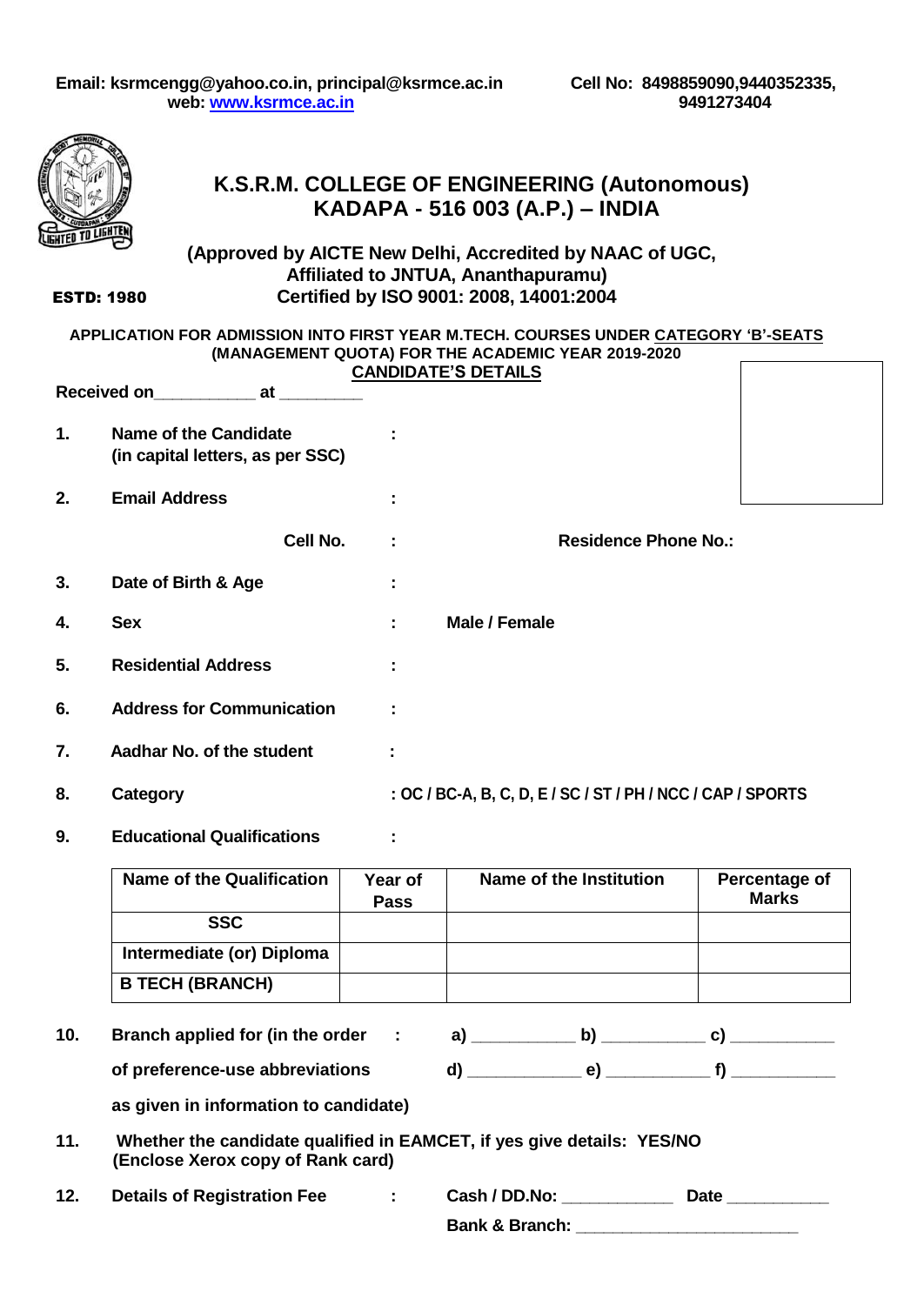#### **Page No.2**

#### **FATHER / MOTHER / GUARDIAN DETAILS**

| 13. | Name of the Father / Mother /<br>Guardian                                |   |                              |  |
|-----|--------------------------------------------------------------------------|---|------------------------------|--|
| 14. | <b>Educational Qualification(s):</b>                                     |   |                              |  |
| 15. | <b>Designation / Occupation /</b><br><b>Business &amp; Other details</b> |   |                              |  |
| 16. | <b>Email Address</b>                                                     | ÷ |                              |  |
| 17. | Cell No.                                                                 | ÷ | <b>Office Phone:</b>         |  |
|     |                                                                          |   | <b>Residence Phone</b><br>Ĩ. |  |
| 18. | Aadhar No. of the Father                                                 |   |                              |  |
| 19. | Aadhar No. of the Mother                                                 | ÷ |                              |  |
| 20. | Mention TWO references with their address, email & cell numbers:         |   |                              |  |
|     | 1.                                                                       |   | 2.                           |  |

### **DECLARATION**

**I hereby declare that the information furnished above is correct with our knowledge concerned. If any information provided above is false, I am ready to lose my seat and bear consequentially stipulated punishment.**

**SIGNATURE OF THE STUDENT SIGNATURE OF THE PARENT**